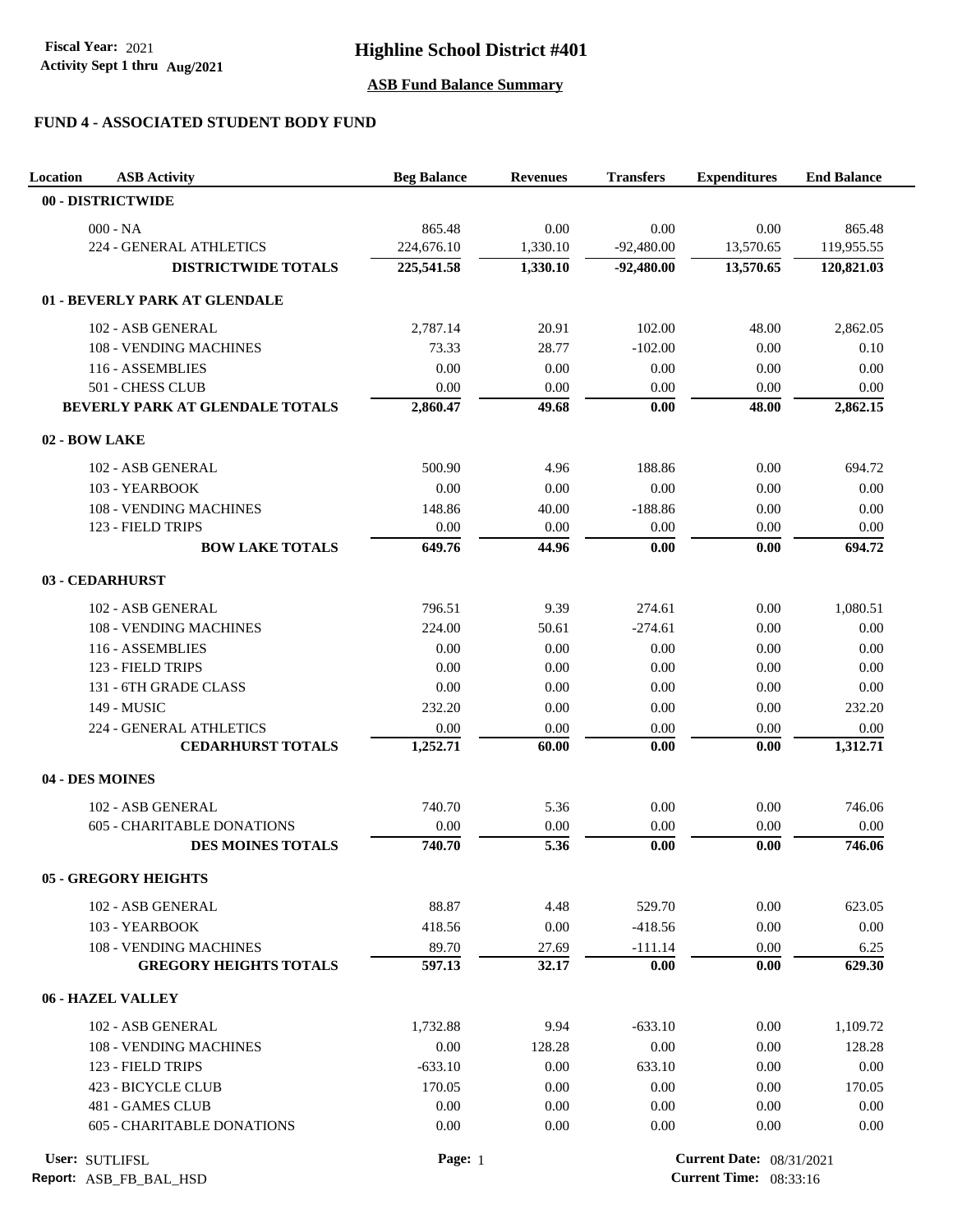Activity Sept 1 thru Aug/2021 **Fiscal Year:** 2021

### **Highline School District #401**

### **ASB Fund Balance Summary**

### **FUND 4 - ASSOCIATED STUDENT BODY FUND**

| Location      | <b>ASB Activity</b>               | <b>Beg Balance</b> | <b>Revenues</b> | <b>Transfers</b> | <b>Expenditures</b> | <b>End Balance</b> |
|---------------|-----------------------------------|--------------------|-----------------|------------------|---------------------|--------------------|
|               | <b>HAZEL VALLEY TOTALS</b>        | 1,269.83           | 138.22          | 0.00             | 0.00                | 1,408.05           |
| 07 - HILLTOP  |                                   |                    |                 |                  |                     |                    |
|               | 102 - ASB GENERAL                 | 1,923.15           | 14.55           | 87.32            | 0.00                | 2,025.02           |
|               | 103 - YEARBOOK                    | 0.00               | 0.00            | 0.00             | 0.00                | 0.00               |
|               | 108 - VENDING MACHINES            | 72.12              | 15.20           | $-87.32$         | 0.00                | 0.00               |
|               | 123 - FIELD TRIPS                 | 0.00               | 0.00            | 0.00             | 0.00                | 0.00               |
|               | 140 - SPECIAL FUNDS               | 0.00               | 0.00            | 0.00             | 0.00                | 0.00               |
|               | 603 - SCHOLARSHIP DONATIONS       | 0.00               | 0.00            | 0.00             | 0.00                | 0.00               |
|               | <b>HILLTOP TOTALS</b>             | 1,995.27           | 29.75           | 0.00             | 0.00                | 2,025.02           |
| 08 - MADRONA  |                                   |                    |                 |                  |                     |                    |
|               | 102 - ASB GENERAL                 | 1,291.54           | 12.59           | 484.90           | 0.00                | 1,789.03           |
|               | 108 - VENDING MACHINES            | 344.48             | 140.42          | $-484.90$        | 0.00                | 0.00               |
|               | <b>MADRONA TOTALS</b>             | 1,636.02           | 153.01          | 0.00             | 0.00                | 1,789.03           |
| 09 - MARVISTA |                                   |                    |                 |                  |                     |                    |
|               | 102 - ASB GENERAL                 | 347.68             | 7.21            | 646.53           | 0.00                | 1,001.42           |
|               | 108 - VENDING MACHINES            | 642.77             | 13.14           | $-646.53$        | 0.00                | 9.38               |
|               | <b>605 - CHARITABLE DONATIONS</b> | 0.00               | 0.00            | 0.00             | 0.00                | 0.00               |
|               | <b>MARVISTA TOTALS</b>            | 990.45             | 20.35           | 0.00             | 0.00                | 1,010.80           |
|               | <b>10 - MCMICKEN HEIGHTS</b>      |                    |                 |                  |                     |                    |
|               | 102 - ASB GENERAL                 | 1,763.45           | 1,919.41        | 128.61           | 1,187.77            | 2,623.70           |
|               | <b>108 - VENDING MACHINES</b>     | 95.04              | 33.57           | $-128.61$        | 0.00                | 0.00               |
|               | 131 - 6TH GRADE CLASS             | 0.00               | 0.00            | 0.00             | 0.00                | 0.00               |
|               | 149 - MUSIC                       | 0.00               | 0.00            | 0.00             | 0.00                | 0.00               |
|               | <b>MCMICKEN HEIGHTS TOTALS</b>    | 1,858.49           | 1,952.98        | 0.00             | 1,187.77            | 2,623.70           |
| 11 - MIDWAY   |                                   |                    |                 |                  |                     |                    |
|               | 102 - ASB GENERAL                 | 4,457.73           | 28.41           | 762.10           | 2,913.42            | 2,334.82           |
|               | 108 - VENDING MACHINES            | 733.38             | 28.72           | $-762.10$        | 0.00                | 0.00               |
|               | <b>MIDWAY TOTALS</b>              | 5,191.11           | 57.13           | 0.00             | 2,913.42            | 2,334.82           |
|               | <b>12 - MOUNT VIEW</b>            |                    |                 |                  |                     |                    |
|               | 102 - ASB GENERAL                 | 785.59             | 7.52            | 257.27           | 0.00                | 1,050.38           |
|               | <b>108 - VENDING MACHINES</b>     | 240.76             | 16.51           | $-257.27$        | 0.00                | 0.00               |
|               | <b>MOUNT VIEW TOTALS</b>          | 1,026.35           | 24.03           | 0.00             | 0.00                | 1,050.38           |
| 14 - PARKSIDE |                                   |                    |                 |                  |                     |                    |
|               | 102 - ASB GENERAL                 | 5,623.81           | 418.33          | 499.35           | 1,130.75            | 5,410.74           |
|               | 108 - VENDING MACHINES            | 401.39             | 97.96           | $-499.35$        | 0.00                | 0.00               |
|               | 601 - MISCELLANEOUS DONATIONS     | 934.55             | 0.00            | 0.00             | 32.98               | 901.57             |
|               | 603 - SCHOLARSHIP DONATIONS       | 174.00             | 0.00            | 0.00             | 0.00                | 174.00             |
|               | PARKSIDE TOTALS                   | 7,133.75           | 516.29          | 0.00             | 1,163.73            | 6,486.31           |

### **17 - SEAHURST**

**User: Page:** 2 **Current Date:** 08/31/2021 **Current Time:** 08:33:16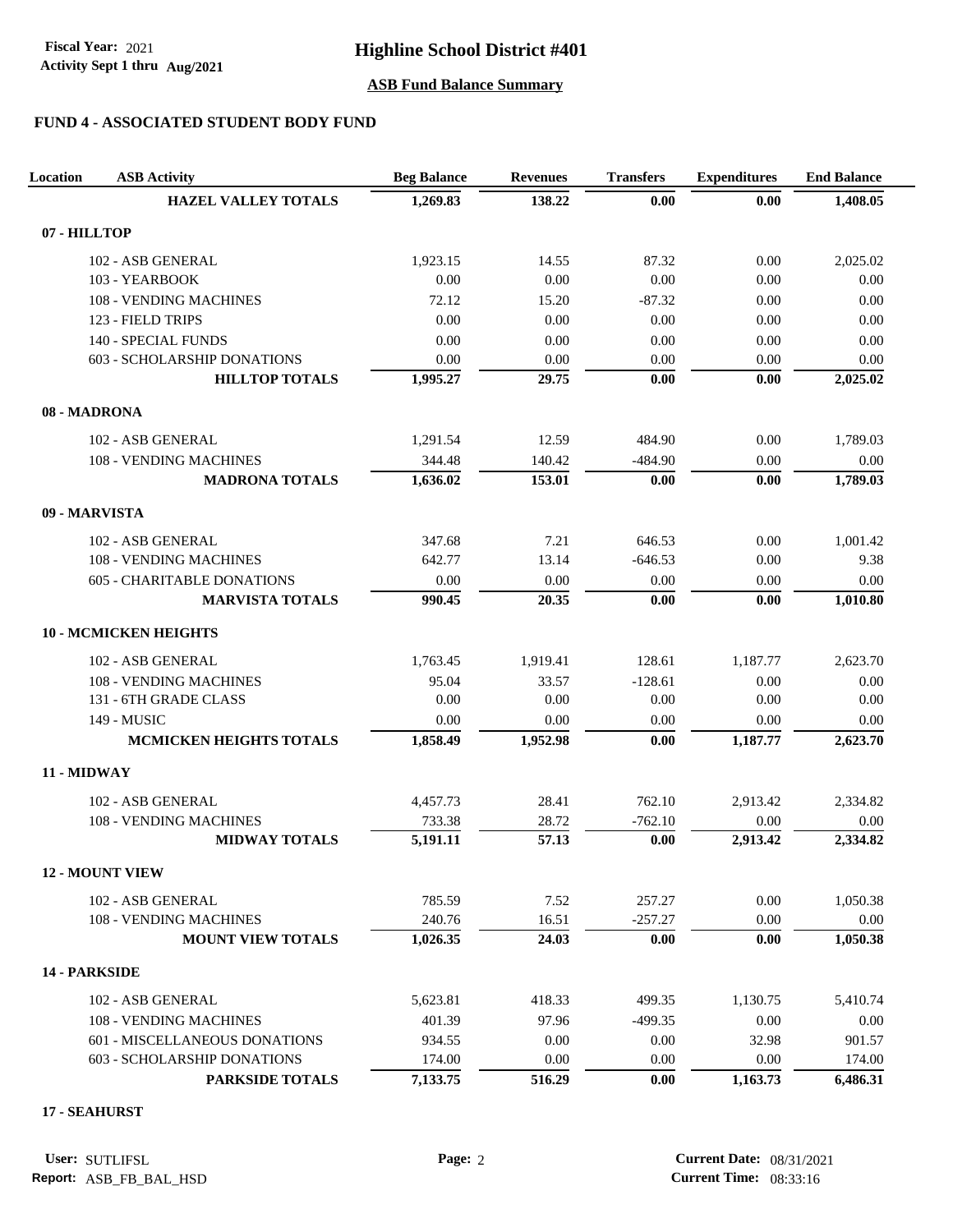Activity Sept 1 thru Aug/2021 **Fiscal Year:** 2021

# **Highline School District #401**

### **ASB Fund Balance Summary**

# **FUND 4 - ASSOCIATED STUDENT BODY FUND**

| Location | <b>ASB Activity</b>               | <b>Beg Balance</b> | <b>Revenues</b> | <b>Transfers</b> | <b>Expenditures</b> | <b>End Balance</b> |
|----------|-----------------------------------|--------------------|-----------------|------------------|---------------------|--------------------|
|          | 102 - ASB GENERAL                 | 3,207.00           | 28.35           | 82.12            | 0.00                | 3,317.47           |
|          | 108 - VENDING MACHINES            | 70.55              | 11.57           | $-82.12$         | 0.00                | 0.00               |
|          | 601 - MISCELLANEOUS DONATIONS     | 625.97             | 0.00            | 0.00             | 0.00                | 625.97             |
|          | <b>SEAHURST TOTALS</b>            | 3,903.52           | 39.92           | 0.00             | 0.00                | 3,943.44           |
|          | <b>18 - SHOREWOOD</b>             |                    |                 |                  |                     |                    |
|          | 102 - ASB GENERAL                 | 751.82             | 6.38            | 138.14           | 0.00                | 896.34             |
|          | 108 - VENDING MACHINES            | 94.28              | 43.86           | $-138.14$        | 0.00                | 0.00               |
|          | <b>SHOREWOOD TOTALS</b>           | 846.10             | 50.24           | 0.00             | 0.00                | 896.34             |
|          | <b>19 - SOUTHERN HEIGHTS</b>      |                    |                 |                  |                     |                    |
|          | 102 - ASB GENERAL                 | 116.12             | 1.93            | 28.67            | 0.00                | 146.72             |
|          | 108 - VENDING MACHINES            | 25.35              | 3.32            | $-28.67$         | 0.00                | 0.00               |
|          | 121 - STUDENT COUNCIL             | 120.14             | 0.00            | 0.00             | 0.00                | 120.14             |
|          | <b>605 - CHARITABLE DONATIONS</b> | 0.00               | 0.00            | 0.00             | 0.00                | 0.00               |
|          | SOUTHERN HEIGHTS TOTALS           | 261.61             | 5.25            | 0.00             | 0.00                | 266.86             |
|          | <b>20 - VALLEY VIEW</b>           |                    |                 |                  |                     |                    |
|          | 102 - ASB GENERAL                 | 0.41               | 0.00            | 0.00             | 0.00                | 0.41               |
|          | <b>VALLEY VIEW TOTALS</b>         | 0.41               | 0.00            | 0.00             | 0.00                | 0.41               |
|          | <b>21 - WHITE CENTER HEIGHTS</b>  |                    |                 |                  |                     |                    |
|          | 102 - ASB GENERAL                 | 3,051.99           | 46.39           | 0.00             | 0.00                | 3,098.38           |
|          | 108 - VENDING MACHINES            | 1,169.40           | 32.69           | 0.00             | 0.00                | 1,202.09           |
|          | <b>605 - CHARITABLE DONATIONS</b> | 2,865.18           | 0.00            | $0.00\,$         | 2,865.18            | 0.00               |
|          | WHITE CENTER HEIGHTS TOTALS       | 7,086.57           | 79.08           | 0.00             | 2,865.18            | 4,300.47           |
|          | 36 - NORTH HILL                   |                    |                 |                  |                     |                    |
|          | 102 - ASB GENERAL                 | 3,013.24           | 722.61          | 98.83            | 1,006.42            | 2,828.26           |
|          | 108 - VENDING MACHINES            | 78.18              | 20.65           | $-98.83$         | 0.00                | 0.00               |
|          | 601 - MISCELLANEOUS DONATIONS     | 12.00              | 0.00            | 0.00             | 0.00                | 12.00              |
|          | <b>NORTH HILL TOTALS</b>          | 3,103.42           | 743.26          | 0.00             | 1,006.42            | 2,840.26           |
|          | 51 - CASCADE                      |                    |                 |                  |                     |                    |
|          | 101 - ASB CARDS                   | 14,017.52          | 290.00          | $0.00\,$         | 0.00                | 14,307.52          |
|          | 102 - ASB GENERAL                 | 3,131.10           | 224.06          | $0.00\,$         | 515.26              | 2,839.90           |
|          | 103 - YEARBOOK                    | 6,181.04           | 0.00            | 0.00             | 510.16              | 5,670.88           |
|          | 108 - VENDING MACHINES            | 756.74             | 163.45          | 0.00             | 0.00                | 920.19             |
|          | 112 - STUDENT STORE               | 21.00              | 0.00            | 0.00             | 0.00                | 21.00              |
|          | 117 - SPECIAL PROJECT             | 4,303.27           | 220.00          | 0.00             | 0.00                | 4,523.27           |
|          | 126 - SCHOOL DANCES               | 1,573.12           | 0.00            | $0.00\,$         | 0.00                | 1,573.12           |
|          | 216 - SOCCER GIRLS                | 476.26             | 0.00            | 0.00             | 0.00                | 476.26             |
|          | 224 - GENERAL ATHLETICS           | 60.29              | 0.00            | 0.00             | 0.00                | 60.29              |
|          | 569 - LGBTQ+                      | 220.00             | 0.00            | 0.00             | 0.00                | 220.00             |
|          | 605 - CHARITABLE DONATIONS        | 235.70             | 0.00            | $0.00\,$         | 0.00                | 235.70             |
|          | <b>CASCADE TOTALS</b>             | 30,976.04          | 897.51          | 0.00             | 1,025.42            | 30,848.13          |

#### **52 - CHINOOK**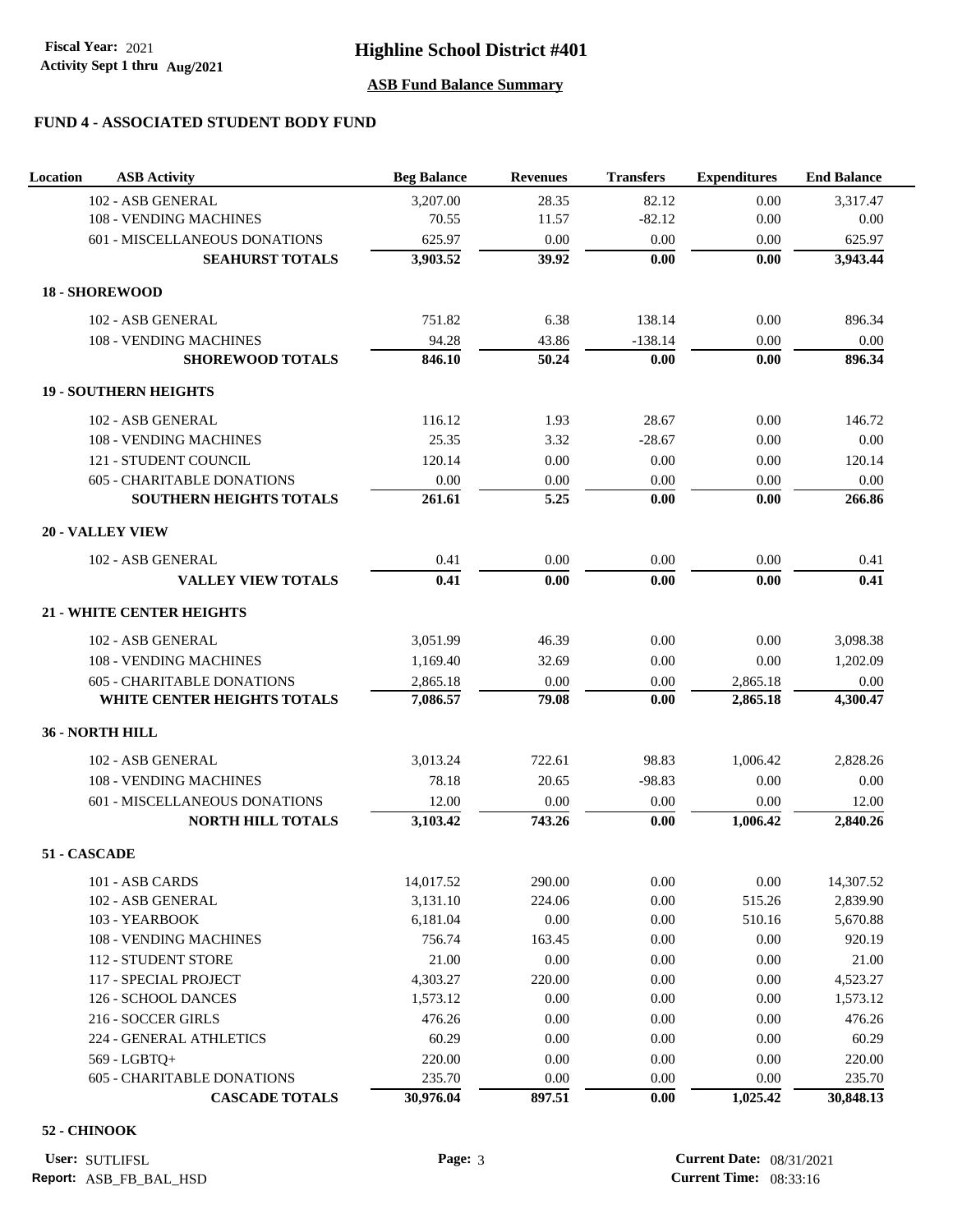### **FUND 4 - ASSOCIATED STUDENT BODY FUND**

| Location       | <b>ASB Activity</b>               | <b>Beg Balance</b> | <b>Revenues</b> | <b>Transfers</b> | <b>Expenditures</b>             | <b>End Balance</b> |
|----------------|-----------------------------------|--------------------|-----------------|------------------|---------------------------------|--------------------|
|                | 101 - ASB CARDS                   | 1,648.74           | 10.00           | 0.00             | 0.00                            | 1,658.74           |
|                | 102 - ASB GENERAL                 | 2,933.68           | 113.04          | 0.00             | 1,707.85                        | 1,338.87           |
|                | 103 - YEARBOOK                    | 3,053.40           | 1,700.00        | 0.00             | 1,991.08                        | 2,762.32           |
|                | 108 - VENDING MACHINES            | 157.18             | 170.57          | $0.00\,$         | $0.00\,$                        | 327.75             |
|                | 112 - STUDENT STORE               | 4,572.88           | 421.00          | $0.00\,$         | 0.00                            | 4,993.88           |
|                | 117 - SPECIAL PROJECT             | 604.66             | 0.00            | 0.00             | 0.00                            | 604.66             |
|                | 120 - INCENTIVE                   | 131.42             | 0.00            | 0.00             | 0.00                            | 131.42             |
|                | 144 - EIGHTH GRADE PARTY          | 1,753.43           | 0.00            | $0.00\,$         | 0.00                            | 1,753.43           |
|                | 224 - GENERAL ATHLETICS           | 0.00               | 0.00            | 0.00             | 0.00                            | $0.00\,$           |
|                | 437 - SCIENCE                     | 168.66             | 0.00            | 0.00             | 0.00                            | 168.66             |
|                | 525 - ILC CLUB                    | 75.49              | 0.00            | $0.00\,$         | 0.00                            | 75.49              |
|                | <b>605 - CHARITABLE DONATIONS</b> | $0.00\,$           | 0.00            | $0.00\,$         | $0.00\,$                        | 0.00               |
|                | <b>CHINOOK TOTALS</b>             | 15,099.54          | 2,414.61        | $0.00\,$         | 3,698.93                        | 13,815.22          |
| 54 - PACIFIC   |                                   |                    |                 |                  |                                 |                    |
|                |                                   |                    |                 |                  |                                 |                    |
|                | 101 - ASB CARDS                   | 180.00             | 10.00           | 0.00             | 0.00                            | 190.00             |
|                | 102 - ASB GENERAL                 | 20,316.48          | 216.49          | 0.00             | 0.00                            | 20,532.97          |
|                | 103 - YEARBOOK                    | 789.19             | 25.00           | $0.00\,$         | 0.00                            | 814.19             |
|                | <b>108 - VENDING MACHINES</b>     | $0.00\,$           | 20.71           | $0.00\,$         | 0.00                            | 20.71              |
|                | 144 - EIGHTH GRADE PARTY          | 1,735.31           | $-305.00$       | $0.00\,$         | 0.00                            | 1,430.31           |
|                | 203 - BASKETBALL BOYS             | 613.10             | 0.00            | $0.00\,$         | 0.00                            | 613.10             |
|                | 204 - BASKETBALL GIRLS            | 1,109.45           | 0.00            | 0.00             | 0.00                            | 1,109.45           |
|                | 205 - CROSS COUNTRY-COED          | 1,281.68           | 0.00            | 0.00             | 0.00                            | 1,281.68           |
|                | 208 - FOOTBALL                    | 954.27             | 0.00            | $0.00\,$         | 0.00                            | 954.27             |
|                | 211 - SOFTBALL GIRLS              | 0.00               | 0.00            | 0.00             | 0.00                            | $0.00\,$           |
|                | 215 - SOCCER BOYS                 | 242.30             | 0.00            | 0.00             | 0.00                            | 242.30             |
|                | 216 - SOCCER GIRLS                | 669.09             | 0.00            | $0.00\,$         | 0.00                            | 669.09             |
|                | 219 - TRACK COED                  | 491.75             | 0.00            | $0.00\,$         | $0.00\,$                        | 491.75             |
|                | 220 - VOLLEYBALL GIRLS            | 518.22             | 0.00            | $0.00\,$         | 0.00                            | 518.22             |
|                | 221 - WRESTLING COED              | 777.20             | 115.00          | 0.00             | 0.00                            | 892.20             |
|                | 224 - GENERAL ATHLETICS           | 0.00               | 60.00           | 0.00             | 0.00                            | 60.00              |
|                | 403 - BAND TRIP ACCOUNT           | 203.16             | 0.00            | 0.00             | 0.00                            | 203.16             |
|                | 601 - MISCELLANEOUS DONATIONS     | 0.00               | 0.00            | 0.00             | 0.00                            | 0.00               |
|                | <b>605 - CHARITABLE DONATIONS</b> | 0.00               | 0.00            | 0.00             | 0.00                            | 0.00               |
|                | PACIFIC TOTALS                    | 29,881.20          | 142.20          | $0.00\,$         | 0.00                            | 30,023.40          |
| 55 - GLACIER   |                                   |                    |                 |                  |                                 |                    |
|                | 101 - ASB CARDS                   | 4,726.40           | 10.00           | $-4,044.49$      | $0.00\,$                        | 691.91             |
|                | 102 - ASB GENERAL                 | 65.85              | 64.19           | 44.49            | 170.60                          | 3.93               |
|                | 103 - YEARBOOK                    | 8,650.00           | 7,775.00        | 4,000.00         | 15,435.95                       | 4,989.05           |
|                | <b>GLACIER TOTALS</b>             | 13,442.25          | 7,849.19        | 0.00             | 15,606.55                       | 5,684.89           |
| 58 - SYLVESTER |                                   |                    |                 |                  |                                 |                    |
|                | 101 - ASB CARDS                   | 10,103.99          | 10.00           | $-4,240.00$      | 0.00                            | 5,873.99           |
|                | 102 - ASB GENERAL                 | 411.69             | 548.86          | 0.00             | 434.90                          | 525.65             |
|                | 103 - YEARBOOK                    | 15,254.08          | 3,475.00        | 0.00             | 5,980.75                        | 12,748.33          |
|                | 108 - VENDING MACHINES            | 199.01             | 77.21           | $-260.00$        | 0.00                            | 16.22              |
|                | 112 - STUDENT STORE               | 26,773.05          | 90.00           | 0.00             | 0.00                            | 26,863.05          |
| User: SUTLIFSL |                                   | Page: 4            |                 |                  | <b>Current Date: 08/31/2021</b> |                    |
|                |                                   |                    |                 |                  |                                 |                    |

**Report:** ASB\_FB\_BAL\_HSD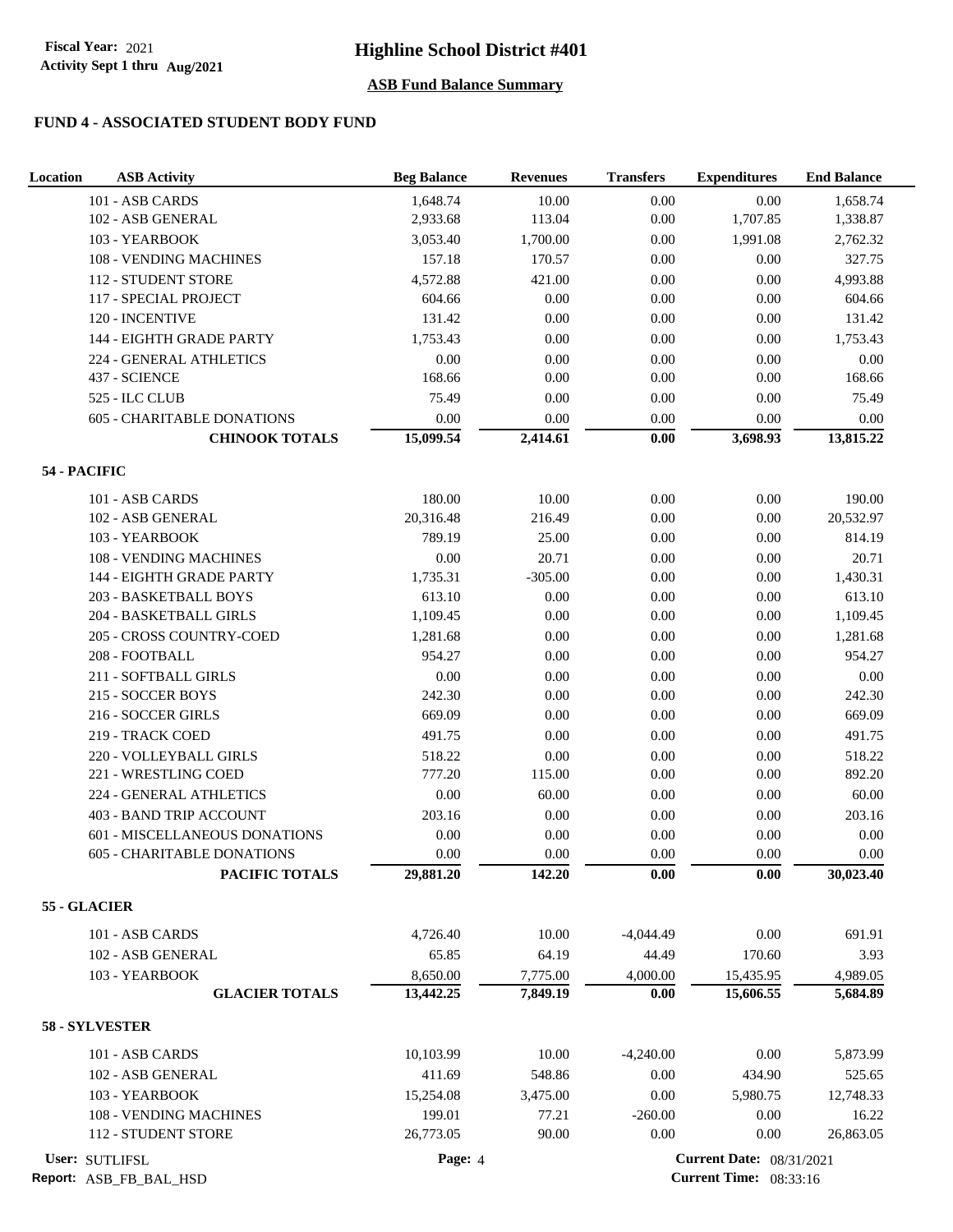### **FUND 4 - ASSOCIATED STUDENT BODY FUND**

| Location | <b>ASB Activity</b>                   | <b>Beg Balance</b> | <b>Revenues</b>  | <b>Transfers</b>  | <b>Expenditures</b>             | <b>End Balance</b> |
|----------|---------------------------------------|--------------------|------------------|-------------------|---------------------------------|--------------------|
|          | 120 - INCENTIVE                       | 264.53             | 0.00             | 0.00              | 0.00                            | 264.53             |
|          | 138 - LUNCHTIME ACTIVITIES            | 3,828.55           | 0.00             | 0.00              | 0.00                            | 3,828.55           |
|          | <b>140 - SPECIAL FUNDS</b>            | 6,349.30           | 135.00           | 0.00              | 0.00                            | 6,484.30           |
|          | 144 - EIGHTH GRADE PARTY              | 5,222.08           | 0.00             | 0.00              | $0.00\,$                        | 5,222.08           |
|          | 203 - BASKETBALL BOYS                 | 203.23             | $0.00\,$         | 1,500.00          | 1,489.40                        | 213.83             |
|          | 204 - BASKETBALL GIRLS                | 280.18             | 0.00             | 1,500.00          | 1,489.40                        | 290.78             |
|          | 208 - FOOTBALL                        | 222.64             | 0.00             | 0.00              | 0.00                            | 222.64             |
|          | 209 - FLAG FOOTBALL                   | 0.14               | 0.00             | 0.00              | 0.00                            | 0.14               |
|          | 215 - SOCCER BOYS                     | 669.64             | 0.00             | 0.00              | 0.00                            | 669.64             |
|          | 216 - SOCCER GIRLS                    | 887.26             | 0.00             | 0.00              | 0.00                            | 887.26             |
|          | 219 - TRACK COED                      | $-1,134.47$        | 0.00             | 1,500.00          | 0.00                            | 365.53             |
|          | 220 - VOLLEYBALL GIRLS                | 305.87             | $0.00\,$         | 0.00              | $0.00\,$                        | 305.87             |
|          | 221 - WRESTLING COED                  | 0.00               | 0.00             | 0.00              | 0.00                            | 0.00               |
|          | 224 - GENERAL ATHLETICS               | 176.00             | 0.00             | 0.00              | $0.00\,$                        | 176.00             |
|          | 402 - BAND                            | 54.49              | 0.00             | 0.00              | 0.00                            | 54.49              |
|          | 408 - DRAMA                           | 673.14             | 0.00             | 0.00              | 0.00                            | 673.14             |
|          | 469 - DIVERSIFIED OCCUPATIONS         | 20.48              | 0.00             | 0.00              | 0.00                            | 20.48              |
|          | 481 - GAMES CLUB                      | 1.61               | 0.00             | 0.00              | 0.00                            | 1.61               |
|          | 489 - MATH CLUB                       | 2.10               | 0.00             | 0.00              | 0.00                            | 2.10               |
|          | 601 - MISCELLANEOUS DONATIONS         | 5,096.19           | 232.79           | 1,348.91          | 0.00                            | 6,677.89           |
|          | <b>605 - CHARITABLE DONATIONS</b>     | 1,348.91           | $0.00\,$         | $-1,348.91$       | 0.00                            | 0.00               |
|          | <b>SYLVESTER TOTALS</b>               | 77,213.69          | 4,568.86         | 0.00              | 9,394.45                        | 72,388.10          |
|          | 61 - CHOICE Academy                   |                    |                  |                   |                                 |                    |
|          |                                       |                    |                  |                   |                                 |                    |
|          | 101 - ASB CARDS<br>102 - ASB GENERAL  | 0.00<br>2,645.26   | 20.00<br>32.44   | 71.00<br>213.58   | 91.00<br>441.32                 | 0.00<br>2,449.96   |
|          | 103 - YEARBOOK                        |                    |                  | 0.00              | 270.60                          |                    |
|          |                                       | 1,290.16           | 2,345.00         |                   |                                 | 3,364.56           |
|          | 605 - CHARITABLE DONATIONS            | 284.58             | 0.00<br>2,397.44 | $-284.58$<br>0.00 | $0.00\,$<br>802.92              | 0.00<br>5,814.52   |
|          | <b>CHOICE Academy TOTALS</b>          | 4,220.00           |                  |                   |                                 |                    |
|          | <b>62 - PUGET SOUND SKILLS CENTER</b> |                    |                  |                   |                                 |                    |
|          | 102 - ASB GENERAL                     | 3,918.55           | 435.33           | 0.00              | 0.00                            | 4,353.88           |
|          | 108 - VENDING MACHINES                | 7,077.07           | 1,514.86         | $-17.00$          | 0.00                            | 8,574.93           |
|          | <b>418 - CONSTRUCTION TECHNOLOGY</b>  | 2.238.23           | 40.00            | 0.00              | 0.00                            | 2,278.23           |
|          | 419 - CULINARY ARTS                   | 16,761.31          | 0.00             | $-8,000.00$       | 0.00                            | 8,761.31           |
|          | 420 - AEROSPACE MANUFACTURING         | 2,151.23           | $0.00\,$         | $0.00\,$          | 0.00                            | 2,151.23           |
|          | 421 - DENTAL ASSISTING                | 978.04             | 0.00             | 0.00              | 0.00                            | 978.04             |
|          | 422 - AUTOMOTIVE TECHNOLGY            | 573.29             | 0.00             | 0.00              | 0.00                            | 573.29             |
|          | <b>424 - AIAA AERONAUTICS</b>         | 0.00               | 0.00             | 0.00              | 0.00                            | 0.00               |
|          | 425 - NURSING                         | 620.54             | 110.00           | 0.00              | 102.70                          | 627.84             |
|          | 426 - AUTO BODY TECHNOLOGY            | 2,046.64           | 0.00             | 0.00              | 0.00                            | 2,046.64           |
|          | 427 - BIOMED RESEARCH CLUB            | 179.22             | 0.00             | 0.00              | 0.00                            | 179.22             |
|          | 443 - FASHION MARKETING               | 3,263.04           | 238.90           | 0.00              | 0.00                            | 3,501.94           |
|          | 472 - ANIMATION                       | 538.41             | 34.00            | 0.00              | 60.00                           | 512.41             |
|          | 557 - FIREFIGHTER'S CLUB              | 0.00               | 0.00             | 0.00              | 0.00                            | $0.00\,$           |
|          | 558 - CRIMINAL JUSTICE CLUB           | 979.30             | 0.00             | 0.00              | 0.00                            | 979.30             |
|          | 560 - STUDENT INTEPRETER CLUB         | 992.51             | 0.00             | 0.00              | 0.00                            | 992.51             |
|          | 580 - Digipen Animation PSSC          | $-17.00$           | 0.00             | 17.00             | 0.00                            | 0.00               |
|          | User: SUTLIFSL                        | Page: 5            |                  |                   | <b>Current Date: 08/31/2021</b> |                    |

**Report:** ASB\_FB\_BAL\_HSD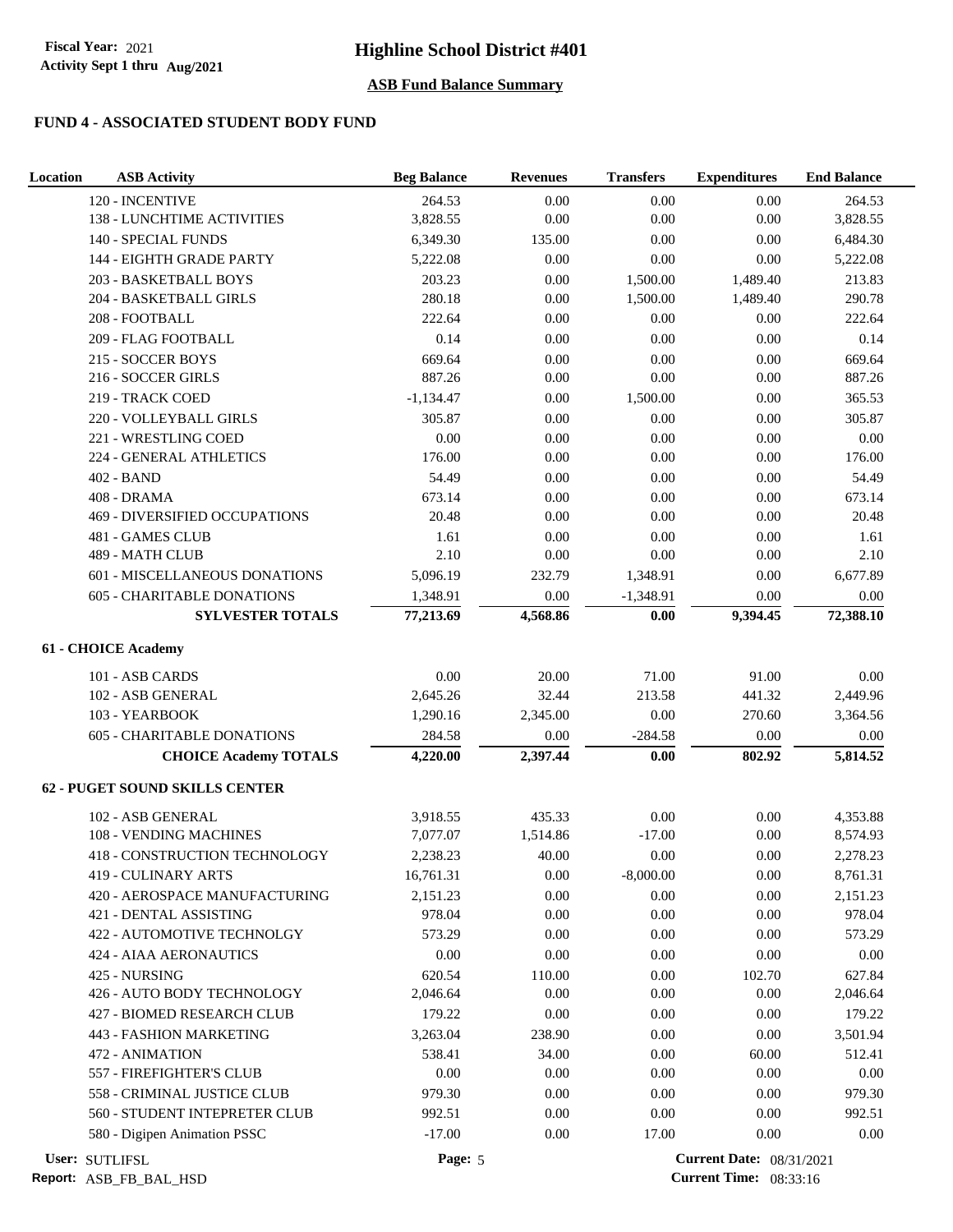# **FUND 4 - ASSOCIATED STUDENT BODY FUND**

| Location | <b>ASB Activity</b>                  | <b>Beg Balance</b> | <b>Revenues</b> | <b>Transfers</b> | <b>Expenditures</b>             | <b>End Balance</b> |
|----------|--------------------------------------|--------------------|-----------------|------------------|---------------------------------|--------------------|
|          | 587 - MARINE TECHONOLOGY CLUB        | 1,975.14           | 0.00            | 0.00             | 92.00                           | 1,883.14           |
|          | 601 - MISCELLANEOUS DONATIONS        | 4,063.28           | 0.00            | 0.00             | 0.00                            | 4,063.28           |
|          | 603 - SCHOLARSHIP DONATIONS          | 9,359.27           | 2,500.00        | 8,000.00         | 8,250.00                        | 11,609.27          |
|          | PUGET SOUND SKILLS CENTER TOTALS     | 57,698.07          | 4,873.09        | 0.00             | 8,504.70                        | 54,066.46          |
|          | <b>68 - BIG PICTURE SCHOOL</b>       |                    |                 |                  |                                 |                    |
|          | 102 - ASB GENERAL                    | 4,175.39           | 39.33           | 0.00             | 2,702.10                        | 1,512.62           |
|          | 103 - YEARBOOK                       | 1,168.99           | 0.00            | 0.00             | 0.00                            | 1,168.99           |
|          | <b>112 - STUDENT STORE</b>           | 0.31               | 0.00            | 0.00             | 0.00                            | 0.31               |
|          | 126 - SCHOOL DANCES                  | 0.00               | 0.00            | $0.00\,$         | 0.00                            | $0.00\,$           |
|          | 601 - MISCELLANEOUS DONATIONS        | 86.88              | 0.00            | $0.00\,$         | 0.00                            | 86.88              |
|          | <b>605 - CHARITABLE DONATIONS</b>    | $0.00\,$           | 0.00            | 0.00             | 0.00                            | 0.00               |
|          | <b>BIG PICTURE SCHOOL TOTALS</b>     | 5,431.57           | 39.33           | 0.00             | 2,702.10                        | 2,768.80           |
|          | 71 - EVERGREEN                       |                    |                 |                  |                                 |                    |
|          | 101 - ASB CARDS                      | 0.00               | 335.00          | 0.00             | 0.00                            | 335.00             |
|          | 102 - ASB GENERAL                    | 11,105.60          | 1,184.47        | $-258.30$        | 3,079.59                        | 8,952.18           |
|          | 103 - YEARBOOK                       | 5,095.17           | 3,955.00        | $0.00\,$         | 5,924.45                        | 3,125.72           |
|          | 108 - VENDING MACHINES               | 0.00               | 129.63          | $-118.70$        | 0.00                            | 10.93              |
|          | 112 - STUDENT STORE                  | 2,329.18           | 0.00            | 0.00             | 0.00                            | 2,329.18           |
|          | 120 - INCENTIVE                      | 2,076.05           | 0.00            | 0.00             | 62.70                           | 2,013.35           |
|          | 122 - BAND                           | 378.68             | 0.00            | 0.00             | 0.00                            | 378.68             |
|          | <b>128 - CHOIR</b>                   | 393.41             | 0.00            | 0.00             | 0.00                            | 393.41             |
|          | 201 - BASEBALL BOYS                  | 500.00             | 0.00            | $0.00\,$         | 0.00                            | 500.00             |
|          | 203 - BASKETBALL BOYS                | 0.00               | 0.00            | 150.00           | 150.00                          | 0.00               |
|          | 204 - BASKETBALL GIRLS               | 2,079.30           | 225.00          | $0.00\,$         | 1,208.00                        | 1,096.30           |
|          | 205 - CROSS COUNTRY-COED             | $-275.71$          | 0.00            | 725.71           | 0.00                            | 450.00             |
|          | 208 - FOOTBALL                       | 126.65             | 500.00          | 3,000.00         | 1,338.92                        | 2,287.73           |
|          | 210 - GYMNASTICS GIRLS               | 1,208.37           | 0.00            | 0.00             | 0.00                            | 1,208.37           |
|          | 211 - SOFTBALL GIRLS                 | 300.00             | 0.00            | 0.00             | 0.00                            | 300.00             |
|          | 212 - SWIMMING BOYS                  | 284.15             | 0.00            | 0.00             | 0.00                            | 284.15             |
|          | 213 - SWIMMING GIRLS                 | 413.93             |                 |                  |                                 |                    |
|          | 214 - TENNIS-BOYS                    | 130.75             | 0.00<br>0.00    | 0.00<br>0.00     | 0.00<br>0.00                    | 413.93<br>130.75   |
|          | 215 - SOCCER BOYS                    | 690.27             | 15.00           | 0.00             | 72.65                           | 632.62             |
|          |                                      | 1,955.87           |                 |                  |                                 |                    |
|          | 216 - SOCCER GIRLS                   |                    | 0.00            | 3,050.00         | 438.82                          | 4,567.05           |
|          | 217 - TRACK BOYS<br>219 - TRACK COED | 270.00<br>367.30   | 0.00<br>0.00    | 0.00<br>0.00     | 0.00<br>0.00                    | 270.00<br>367.30   |
|          |                                      |                    |                 |                  |                                 |                    |
|          | 220 - VOLLEYBALL GIRLS               | 71.60              | 0.00            | 3,950.00         | 248.66                          | 3,772.94           |
|          | 221 - WRESTLING COED                 | 501.08             | 0.00            | 0.00             | 275.00                          | 226.08             |
|          | 224 - GENERAL ATHLETICS              | 5,165.53           | 4,756.47        | 7,582.99         | 11,499.57                       | 6,005.42           |
|          | 227 - GOLF                           | 0.00               | 0.00            | 200.00           | 0.00                            | 200.00             |
|          | 230 - TENNIS-GIRLS                   | 53.63              | 0.00            | 0.00             | 0.00                            | 53.63              |
|          | 231 - ATHLETIC TRAINING              | 0.00               | 0.00            | 2,000.00         | 367.90                          | 1,632.10           |
|          | <b>232 - CHEER</b>                   | 690.96             | 0.00            | 2,500.00         | 0.00                            | 3,190.96           |
|          | 234 - DANCE                          | 1,120.47           | 0.00            | 0.00             | 0.00                            | 1,120.47           |
|          | 302 - CLASS OF 2022                  | 90.50              | 0.00            | 0.00             | 0.00                            | 90.50              |
|          | 324 - CLASS OF 2019                  | 551.50             | 0.00            | 0.00             | 0.00                            | 551.50             |
|          | 401 - CHEERLEADERS                   | 585.30             | 0.00            | $-585.30$        | 0.00                            | 0.00               |
|          | User: SUTLIFSL                       | Page: 6            |                 |                  | <b>Current Date: 08/31/2021</b> |                    |

**Report:** ASB\_FB\_BAL\_HSD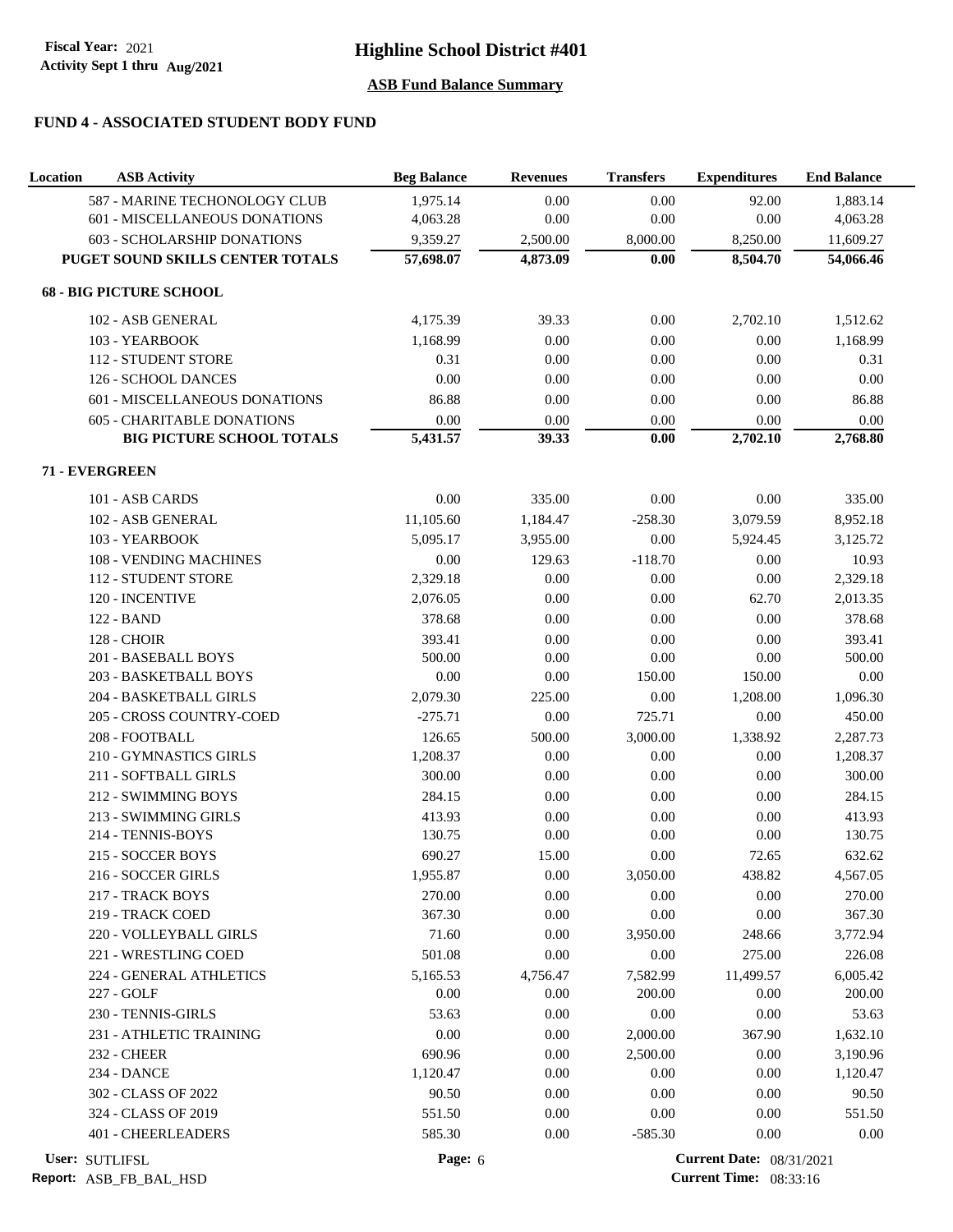# **FUND 4 - ASSOCIATED STUDENT BODY FUND**

| <b>Location</b> | <b>ASB Activity</b>                  | <b>Beg Balance</b> | <b>Revenues</b> | <b>Transfers</b> | <b>Expenditures</b>             | <b>End Balance</b> |
|-----------------|--------------------------------------|--------------------|-----------------|------------------|---------------------------------|--------------------|
|                 | 402 - BAND                           | 25.00              | 0.00            | 0.00             | 0.00                            | 25.00              |
|                 | 404 - MUSLIM STUDENT ASSOCIATION     | $-161.67$          | 0.00            | 585.30           | 0.00                            | 423.63             |
|                 | 408 - DRAMA                          | 3,241.70           | 0.00            | 0.00             | 0.00                            | 3,241.70           |
|                 | <b>412 - HONOR SOCIETY</b>           | 367.79             | 221.70          | 11.87            | 601.36                          | $0.00\,$           |
|                 | <b>416 - ATHLETIC TRAINING</b>       | 48.51              | 0.00            | 0.00             | 0.00                            | 48.51              |
|                 | 433 - FRENCH CLUB                    | 562.18             | 0.00            | $0.00\,$         | 0.00                            | 562.18             |
|                 | 438 - JOURNALISM                     | 28.46              | 0.00            | 0.00             | 0.00                            | 28.46              |
|                 | 439 - ARTS/CRAFT                     | 183.88             | 0.00            | 0.00             | 0.00                            | 183.88             |
|                 | 454 - KEY CLUB                       | 5,386.46           | $-1,970.00$     | 0.00             | 0.00                            | 3,416.46           |
|                 | 504 - PACIFIC ISLANDERS              | 1,033.31           | 0.00            | 0.00             | 0.00                            | 1,033.31           |
|                 | 512 - LATINO HERITAGE                | 0.00               | 0.00            | 46.43            | 0.00                            | 46.43              |
|                 | 515 - SOUTH ASIAN STUDENT ASSOCIATIO | 735.43             | 0.00            | $0.00\,$         | $0.00\,$                        | 735.43             |
|                 | 525 - ILC CLUB                       | 1,848.62           | 0.00            | 0.00             | 320.00                          | 1,528.62           |
|                 | 527 - LINK CREW                      | 232.88             | 0.00            | 0.00             | $0.00\,$                        | 232.88             |
|                 | 549 - ROBOTICS CLUB                  | 316.08             | 0.00            | 0.00             | 0.00                            | 316.08             |
|                 | 552 - HIP HOP DANCE TEAM             | 40.00              | 0.00            | 0.00             | 0.00                            | 40.00              |
|                 | 569 - LGBTQ+                         | 552.03             | 0.00            | 0.00             | 0.00                            | 552.03             |
|                 | 573 - COMMUNITY CLUB                 | 0.00               | 0.00            | 151.00           | 151.00                          | $0.00\,$           |
|                 | 605 - CHARITABLE DONATIONS           | 0.00               | 151.00          | $-151.00$        | 0.00                            | 0.00               |
|                 | 610 - CHEERLEADER UNIFORMS DONATIONS | 0.69               | 0.00            | 0.00             | 0.00                            | 0.69               |
|                 | <b>EVERGREEN TOTALS</b>              | 52,700.89          | 9,503.27        | 22,840.00        | 25,738.62                       | 59,305.54          |
|                 | 73 - HIGHLINE                        |                    |                 |                  |                                 |                    |
|                 | 101 - ASB CARDS                      | 394.00             | 240.00          | 0.00             | 0.00                            | 634.00             |
|                 | 102 - ASB GENERAL                    | 2,386.22           | 603.17          | 0.00             | 885.73                          | 2,103.66           |
|                 | 103 - YEARBOOK                       | 6,084.57           | 3,410.00        | 13,661.18        | 19,952.69                       | 3,203.06           |
|                 | 104 - SCHOOL PAPER                   | 6.00               | $0.00\,$        | 0.00             | 0.00                            | 6.00               |
|                 | 108 - VENDING MACHINES               | 33.78              | 251.00          | 0.00             | $0.00\,$                        | 284.78             |
|                 | 112 - STUDENT STORE                  | 3,053.81           | 131.18          | 0.00             | $0.00\,$                        | 3,184.99           |
|                 | 113 - MATH TEAM                      | 0.00               | 0.00            | $0.00\,$         | 0.00                            | 0.00               |
|                 | 121 - STUDENT COUNCIL                | 16.94              | 0.00            | 0.00             | 0.00                            | 16.94              |
|                 | 122 - BAND                           | 416.05             | 0.00            | 0.00             | 0.00                            | 416.05             |
|                 | 137 - HOMECOMING                     | 455.36             | 0.00            | 0.00             | 0.00                            | 455.36             |
|                 | 201 - BASEBALL BOYS                  | 272.15             | 0.00            | 0.00             | 0.00                            | 272.15             |
|                 | 203 - BASKETBALL BOYS                | 244.38             | 0.00            | 0.00             | 0.00                            | 244.38             |
|                 | 204 - BASKETBALL GIRLS               | $0.00\,$           | 46.54           | $0.00\,$         | 0.00                            | 46.54              |
|                 | 205 - CROSS COUNTRY-COED             | 360.00             | $0.00\,$        | $0.00\,$         | $0.00\,$                        | 360.00             |
|                 | 208 - FOOTBALL                       | 2,237.28           | 0.00            | 0.00             | 0.00                            | 2,237.28           |
|                 | 210 - GYMNASTICS GIRLS               | 0.00               | 0.00            | 0.00             | 0.00                            | 0.00               |
|                 | 211 - SOFTBALL GIRLS                 | 0.00               | 0.00            | 0.00             | 0.00                            | 0.00               |
|                 | 212 - SWIMMING BOYS                  | 17.05              | 0.00            | 0.00             | 0.00                            | 17.05              |
|                 | 213 - SWIMMING GIRLS                 | 1,549.06           | $-104.94$       | 0.00             | 0.00                            | 1,444.12           |
|                 | 214 - TENNIS-BOYS                    | 388.40             | 0.00            | 0.00             | 0.00                            | 388.40             |
|                 | 215 - SOCCER BOYS                    | 365.90             | 0.00            | 0.00             | 0.00                            | 365.90             |
|                 | 216 - SOCCER GIRLS                   | 0.00               | 331.35          | 0.00             | 0.00                            | 331.35             |
|                 | 217 - TRACK BOYS                     | 0.00               | 0.00            | 0.00             | 0.00                            | 0.00               |
|                 | 219 - TRACK COED                     | 905.65             | 0.00            | 0.00             | 0.00                            | 905.65             |
|                 | 220 - VOLLEYBALL GIRLS               | 1,667.46           | 75.00           | 0.00             | 0.00                            | 1,742.46           |
|                 | User: SUTLIFSL                       | Page: 7            |                 |                  | <b>Current Date: 08/31/2021</b> |                    |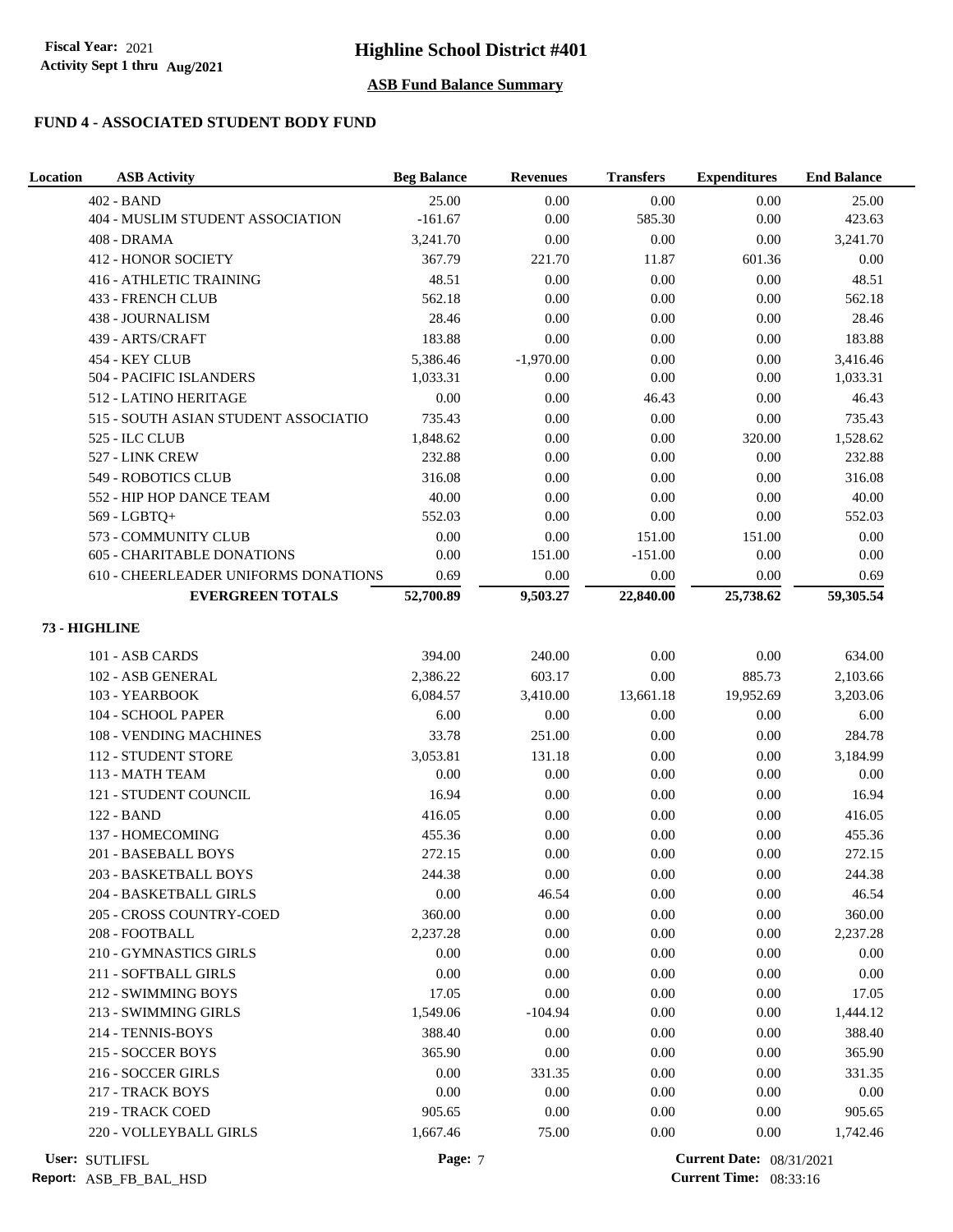### **FUND 4 - ASSOCIATED STUDENT BODY FUND**

| Location | <b>ASB Activity</b>                  | <b>Beg Balance</b> | <b>Revenues</b> | <b>Transfers</b> | <b>Expenditures</b>             | <b>End Balance</b> |
|----------|--------------------------------------|--------------------|-----------------|------------------|---------------------------------|--------------------|
|          | 221 - WRESTLING COED                 | 2,102.27           | 0.00            | 0.00             | 450.00                          | 1,652.27           |
|          | 224 - GENERAL ATHLETICS              | 2,436.37           | 5,204.34        | 21,760.00        | 578.98                          | 28,821.73          |
|          | 227 - GOLF                           | 21.79              | 0.00            | 0.00             | 0.00                            | 21.79              |
|          | 230 - TENNIS-GIRLS                   | 613.10             | $-12.00$        | $0.00\,$         | $0.00\,$                        | 601.10             |
|          | 231 - ATHLETIC TRAINING              | 264.92             | 0.00            | 0.00             | 0.00                            | 264.92             |
|          | <b>232 - CHEER</b>                   | 1,624.15           | 0.00            | 110.00           | 0.00                            | 1,734.15           |
|          | 233 - DRILL                          | $-539.28$          | 930.80          | 0.00             | 100.60                          | 290.92             |
|          | 301 - CLASS OF 2021                  | 278.00             | 0.00            | $0.00\,$         | 0.00                            | 278.00             |
|          | 302 - CLASS OF 2022                  | 700.05             | 0.00            | 0.00             | 0.00                            | 700.05             |
|          | 324 - CLASS OF 2019                  | 0.00               | 0.00            | 0.00             | 0.00                            | 0.00               |
|          | 325 - CLASS OF 2020                  | 4,058.92           | $-135.00$       | 0.00             | 2,368.88                        | 1,555.04           |
|          | 401 - CHEERLEADERS                   | 110.00             | 0.00            | $-110.00$        | 0.00                            | 0.00               |
|          | 402 - BAND                           | 0.00               | 0.00            | 0.00             | 0.00                            | 0.00               |
|          | 403 - BAND TRIP ACCOUNT              | 0.00               | 0.00            | 0.00             | 0.00                            | 0.00               |
|          | <b>406 - CHOIR</b>                   | 0.00               | 0.00            | 0.00             | 0.00                            | 0.00               |
|          | 408 - DRAMA                          | 12,813.70          | 0.00            | $-10,000.00$     | 0.00                            | 2,813.70           |
|          | <b>412 - HONOR SOCIETY</b>           | 1,105.86           | 0.00            | 0.00             | 770.00                          | 335.86             |
|          | <b>416 - ATHLETIC TRAINING</b>       | 0.00               | 0.00            | 0.00             | 0.00                            | 0.00               |
|          | 441 - DECA                           | 4,167.32           | 75.00           | $-3,661.18$      | 0.00                            | 581.14             |
|          | 452 - DRILL CLUB                     | 0.00               | 310.00          | 0.00             | 0.00                            | 310.00             |
|          | 454 - KEY CLUB                       | 9,747.41           | $-1,165.00$     | $0.00\,$         | 747.23                          | 7,835.18           |
|          | 471 - FUTURE BUSN LEADERS OF AMERICA | 9,694.79           | 0.00            | $0.00\,$         | 0.00                            | 9,694.79           |
|          | 472 - ANIMATION                      | 1,854.05           | 0.00            | 0.00             | 0.00                            | 1,854.05           |
|          | <b>476 - INTERNATIONAL CLUB</b>      | 0.00               | 0.00            | 0.00             | 0.00                            | 0.00               |
|          | 485 - PAN AFRICAN CLUB               | 36.27              | 0.00            | $0.00\,$         | 0.00                            | 36.27              |
|          | 498 - ART CLUB                       | 310.00             | 0.00            | 0.00             | 0.00                            | 310.00             |
|          | 512 - LATINO HERITAGE                | 598.89             | 0.00            | 0.00             | 0.00                            | 598.89             |
|          | 514 - ENVIRONMENTAL CLUB             | 60.00              | 0.00            | 0.00             | 0.00                            | 60.00              |
|          | 515 - SOUTH ASIAN STUDENT ASSOCIATIO | 365.59             | 0.00            | $0.00\,$         | $0.00\,$                        | 365.59             |
|          | 517 - BIOLOGY CLUB                   | 898.69             | 0.00            | $0.00\,$         | 0.00                            | 898.69             |
|          | 518 - GREENHOUSE CLUB                | 20.00              | 0.00            | 0.00             | 0.00                            | 20.00              |
|          | 527 - LINK CREW                      | 375.45             | 0.00            | 0.00             | 0.00                            | 375.45             |
|          | 549 - ROBOTICS CLUB                  | 0.00               | 0.00            | 0.00             | 0.00                            | 0.00               |
|          | 553 - TRIANGLE CLUB                  | 106.89             | 0.00            | 0.00             | 0.00                            | 106.89             |
|          | 601 - MISCELLANEOUS DONATIONS        | 7.00               | 0.00            | 0.00             | 0.00                            | 7.00               |
|          | <b>605 - CHARITABLE DONATIONS</b>    | 4,528.60           | 0.00            | 0.00             | 0.00                            | 4,528.60           |
|          | 609 - DRILL TEAM UNIFORMS DONATIONS  | 1.77               | 0.00            | 0.00             | 0.00                            | 1.77               |
|          | 610 - CHEERLEADER UNIFORMS DONATIONS | 0.00               | 0.00            | 0.00             | 0.00<br>25,854.11               | 0.00               |
|          | <b>HIGHLINE TOTALS</b>               | 79,216.63          | 10,191.44       | 21,760.00        |                                 | 85,313.96          |
|          | 74 - MOUNT RAINIER                   |                    |                 |                  |                                 |                    |
|          | 101 - ASB CARDS                      | 8,116.20           | 20.00           | $-8,100.00$      | 0.00                            | 36.20              |
|          | 102 - ASB GENERAL                    | 7,621.82           | 1,458.47        | $-130.77$        | 63.02                           | 8,886.50           |
|          | 103 - YEARBOOK                       | 49,129.06          | 18,465.08       | 0.00             | 35,804.64                       | 31,789.50          |
|          | 104 - SCHOOL PAPER                   | 1,144.45           | 0.00            | 0.00             | 288.71                          | 855.74             |
|          | 108 - VENDING MACHINES               | 1,236.70           | 1,795.96        | 0.00             | 0.00                            | 3,032.66           |
|          | 110 - CONCESSIONS ICE CREAM          | 28.57              | 0.00            | 0.00             | 0.00                            | 28.57              |
|          | 112 - STUDENT STORE                  | 3,380.51           | 0.00            | $-200.00$        | 0.00                            | 3,180.51           |
|          | User: SUTLIFSL                       | Page: 8            |                 |                  | <b>Current Date: 08/31/2021</b> |                    |

**Report:** ASB\_FB\_BAL\_HSD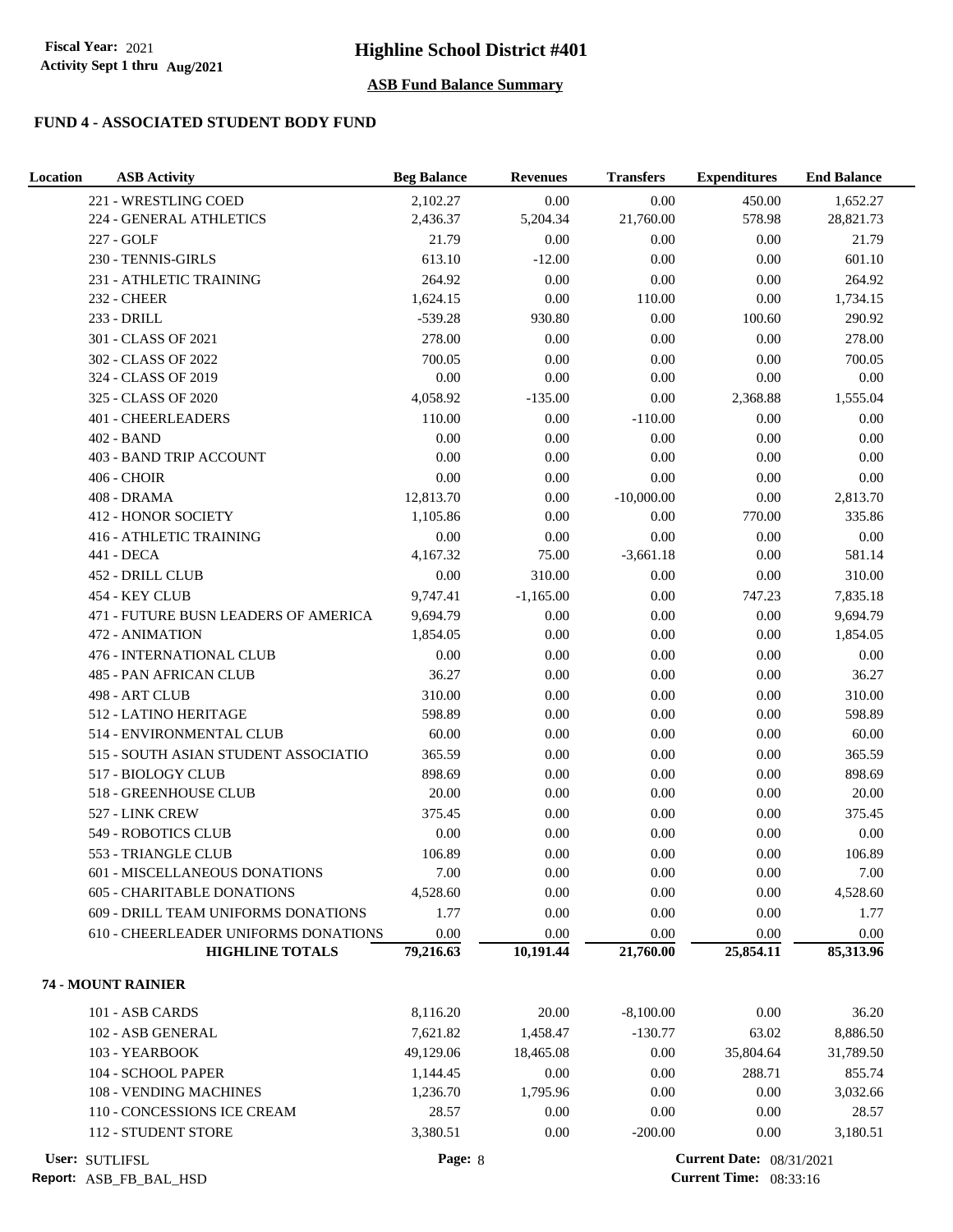# **FUND 4 - ASSOCIATED STUDENT BODY FUND**

| Location           | <b>ASB Activity</b>            | <b>Beg Balance</b> | <b>Revenues</b> | <b>Transfers</b> | <b>Expenditures</b> | <b>End Balance</b> |
|--------------------|--------------------------------|--------------------|-----------------|------------------|---------------------|--------------------|
|                    | 117 - SPECIAL PROJECT          | 0.00               | 0.00            | 0.00             | 0.00                | 0.00               |
|                    | 121 - STUDENT COUNCIL          | 1,669.95           | 0.00            | 0.00             | 0.00                | 1,669.95           |
| 122 - BAND         |                                | 31.86              | 0.00            | 0.00             | 0.00                | 31.86              |
| <b>128 - CHOIR</b> |                                | 5,531.27           | 0.00            | $0.00\,$         | $0.00\,$            | 5,531.27           |
|                    | 137 - HOMECOMING               | 34,829.36          | 0.00            | 0.00             | 0.00                | 34,829.36          |
|                    | 201 - BASEBALL BOYS            | 407.12             | 200.00          | $0.00\,$         | 221.99              | 385.13             |
|                    | 203 - BASKETBALL BOYS          | 1,153.86           | 40.00           | 1,985.00         | 3,159.99            | 18.87              |
|                    | 204 - BASKETBALL GIRLS         | 1,873.62           | 0.00            | 0.00             | 473.64              | 1,399.98           |
|                    | 205 - CROSS COUNTRY-COED       | 6,846.47           | 0.00            | 100.00           | 215.73              | 6,730.74           |
|                    | 208 - FOOTBALL                 | 235.16             | 675.00          | 3,300.00         | 3,337.73            | 872.43             |
|                    | 210 - GYMNASTICS GIRLS         | 428.08             | 100.00          | 0.00             | $0.00\,$            | 528.08             |
|                    | 211 - SOFTBALL GIRLS           | 5.80               | $0.00\,$        | $0.00\,$         | $0.00\,$            | 5.80               |
|                    | 212 - SWIMMING BOYS            | 5.76               | 0.00            | $0.00\,$         | 0.00                | 5.76               |
|                    | 213 - SWIMMING GIRLS           | 4.41               | 0.00            | $0.00\,$         | 0.00                | 4.41               |
|                    | 214 - TENNIS-BOYS              | 90.67              | 0.00            | 500.00           | 502.21              | 88.46              |
|                    | 215 - SOCCER BOYS              | 1,265.47           | 0.00            | 0.00             | 198.00              | 1,067.47           |
|                    | 216 - SOCCER GIRLS             | 360.24             | 0.00            | 0.00             | 0.00                | 360.24             |
|                    | 218 - TRACK GIRLS              | 0.00               | 0.00            | 0.00             | 0.00                | $0.00\,$           |
|                    | 219 - TRACK COED               | 7,623.72           | 240.00          | 2,600.00         | 2,547.45            | 7,916.27           |
|                    | 220 - VOLLEYBALL GIRLS         | 0.40               | 0.00            | 300.00           | 260.93              | 39.47              |
|                    | 221 - WRESTLING COED           | 161.03             | 0.00            | $0.00\,$         | $0.00\,$            | 161.03             |
|                    | 223 - ATHLETICS PLAYOFFS       | 2,715.69           | 294.98          | 0.00             | 32.00               | 2,978.67           |
|                    | 224 - GENERAL ATHLETICS        | 528.73             | 2,715.85        | 21,598.00        | 2,986.29            | 21,856.29          |
| 227 - GOLF         |                                | 1.68               | 0.00            | 2,320.00         | 2,268.16            | 53.52              |
|                    | 230 - TENNIS-GIRLS             | 3.07               | 0.00            | 500.00           | 414.21              | 88.86              |
|                    | 231 - ATHLETIC TRAINING        | 1,177.17           | 0.00            | 0.00             | 804.18              | 372.99             |
| <b>232 - CHEER</b> |                                | 54.08              | 0.00            | 0.00             | $0.00\,$            | 54.08              |
| 234 - DANCE        |                                | 3,213.36           | $-145.00$       | 377.00           | 76.25               | 3,369.11           |
|                    | 301 - CLASS OF 2021            | 66.65              | 0.00            | 4,000.00         | 1,580.22            | 2,486.43           |
|                    | 302 - CLASS OF 2022            | 356.73             | $-45.00$        | $0.00\,$         | 0.00                | 311.73             |
|                    | 324 - CLASS OF 2019            | 4,979.19           | 0.00            | $0.00\,$         | 0.00                | 4,979.19           |
|                    | 325 - CLASS OF 2020            | 9,202.42           | 0.00            | $-4,000.00$      | 476.55              | 4,725.87           |
|                    | 401 - CHEERLEADERS             | 0.00               | 0.00            | 0.00             | $0.00\,$            | 0.00               |
| 402 - BAND         |                                | 0.00               | 0.00            | 0.00             | 0.00                | 0.00               |
|                    | 403 - BAND TRIP ACCOUNT        | 0.00               | 0.00            | 0.00             | 0.00                | 0.00               |
| 406 - CHOIR        |                                | 0.00               | 0.00            | 0.00             | $0.00\,$            | 0.00               |
| 408 - DRAMA        |                                | 2,886.09           | 0.00            | 0.00             | 213.46              | 2,672.63           |
| 410 - DEBATE       |                                | 122.20             | 0.00            | $0.00\,$         | 0.00                | 122.20             |
|                    | 411 - KNOWLEDGE BOWL CULB      | 1,012.75           | 0.00            | 0.00             | 0.00                | 1,012.75           |
|                    | <b>412 - HONOR SOCIETY</b>     | 1,064.62           | 0.00            | 0.00             | 770.00              | 294.62             |
|                    | 414 - PING PONG                | 103.28             | 0.00            | 0.00             | 0.00                | 103.28             |
|                    | <b>416 - ATHLETIC TRAINING</b> | 0.00               | 0.00            | 0.00             | 0.00                | 0.00               |
|                    | 432 - SPANISH CLUB             | 389.46             | 104.00          | 0.00             | 246.34              | 247.12             |
|                    | 433 - FRENCH CLUB              | 164.60             | 0.00            | 0.00             | 0.00                | 164.60             |
| 441 - DECA         |                                | 2,615.03           | 45.00           | 200.00           | 2,765.00            | 95.03              |
|                    | 452 - DRILL CLUB               | 0.00               | 0.00            | 0.00             | 0.00                | 0.00               |
|                    | 454 - KEY CLUB                 | 174.39             | 0.00            | 0.00             | 0.00                | 174.39             |
| 470 - FCCLA        |                                | 859.27             | 0.00            | 0.00             | 0.00                | 859.27             |
|                    |                                |                    |                 |                  |                     |                    |

**User: Page:** 9 **Current Date:** 08/31/2021 **Current Time:** 08:33:16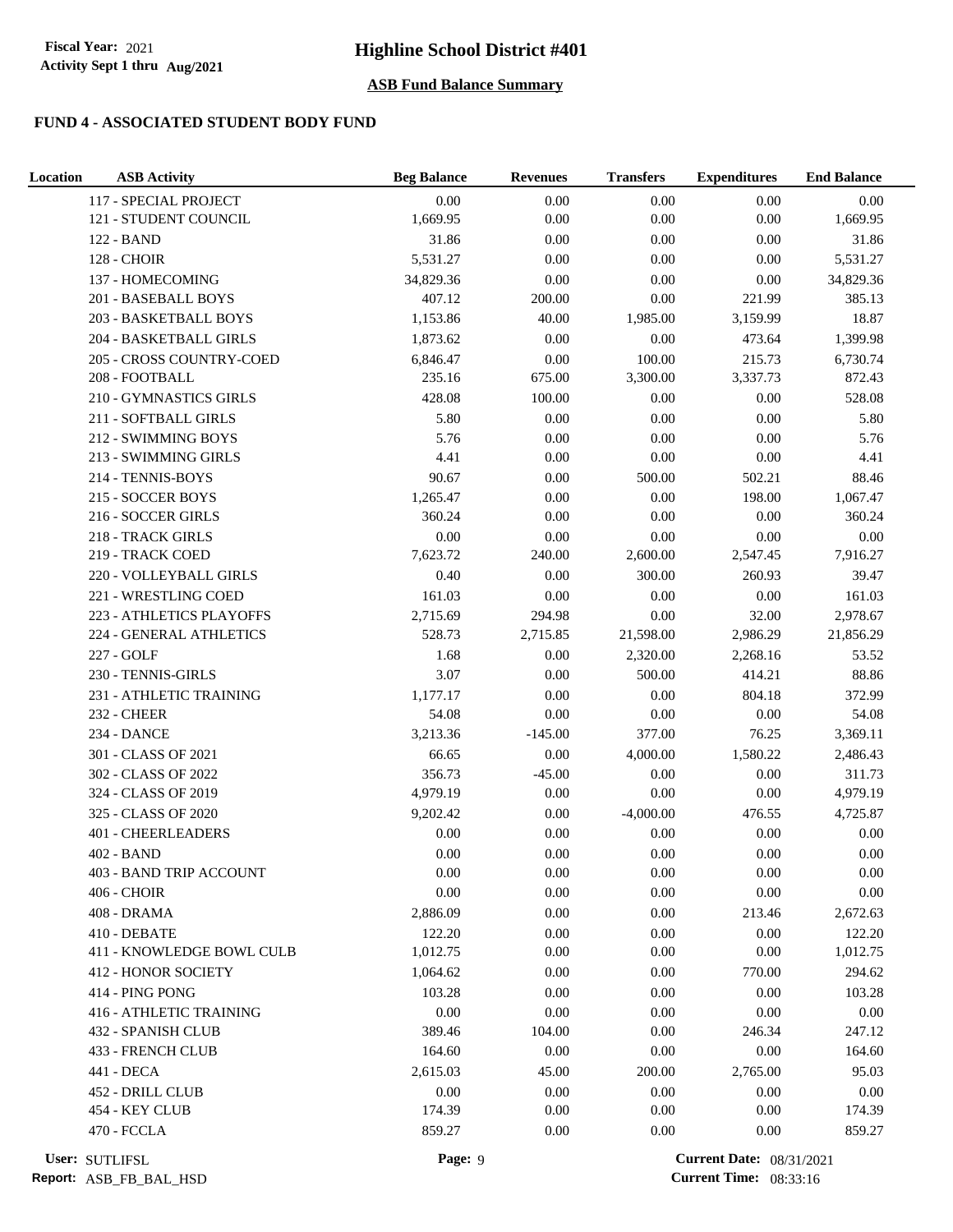# **Highline School District #401**

### **ASB Fund Balance Summary**

### **FUND 4 - ASSOCIATED STUDENT BODY FUND**

| Location         | <b>ASB Activity</b>              | <b>Beg Balance</b> | <b>Revenues</b> | <b>Transfers</b> | <b>Expenditures</b>             | <b>End Balance</b> |
|------------------|----------------------------------|--------------------|-----------------|------------------|---------------------------------|--------------------|
|                  | <b>485 - PAN AFRICAN CLUB</b>    | 480.42             | 0.00            | 0.00             | 329.90                          | 150.52             |
|                  | 489 - MATH CLUB                  | 10.00              | 0.00            | 0.00             | 0.00                            | 10.00              |
|                  | D<br>513 - HISPANIC CLUB         | 1,669.20           | 0.00            | 0.00             | 0.00                            | 1,669.20           |
|                  | 516 - ASIAN STUDENT UNION        | 279.13             | 0.00            | 0.00             | 0.00                            | 279.13             |
|                  | 530 - POLYNESIAN CLUB            | 1,164.17           | 0.00            | 0.00             | 0.00                            | 1,164.17           |
|                  | 549 - ROBOTICS CLUB              | 2,462.41           | 0.00            | $0.00\,$         | 0.00                            | 2,462.41           |
|                  | 569 - LGBTQ+                     | 1.71               | 0.00            | 0.00             | 0.00                            | 1.71               |
|                  | 601 - MISCELLANEOUS DONATIONS    | 130.77             | 0.00            | 130.77           | 0.00                            | 261.54             |
|                  | <b>MOUNT RAINIER TOTALS</b>      | 171,069.83         | 25,964.34       | 25,480.00        | 60,036.60                       | 162,477.57         |
| <b>75 - TYEE</b> |                                  |                    |                 |                  |                                 |                    |
|                  | 101 - ASB CARDS                  | 9,482.00           | 720.00          | 0.00             | 0.00                            | 10,202.00          |
|                  | 102 - ASB GENERAL                | 33,262.76          | 950.94          | $0.00\,$         | 0.00                            | 34,213.70          |
|                  | 103 - YEARBOOK                   | 1,259.27           | 935.00          | 0.00             | 0.00                            | 2,194.27           |
|                  | 108 - VENDING MACHINES           | 942.75             | 1,208.12        | 0.00             | 0.00                            | 2,150.87           |
|                  | 110 - CONCESSIONS ICE CREAM      | 299.93             | 0.00            | 0.00             | 0.00                            | 299.93             |
|                  | 112 - STUDENT STORE              | 3,410.55           | 10.00           | $0.00\,$         | 0.00                            | 3,420.55           |
|                  | 122 - BAND                       | 7,607.67           | 0.00            | 0.00             | 0.00                            | 7,607.67           |
|                  | <b>128 - CHOIR</b>               | 775.55             | 0.00            | 0.00             | 0.00                            | 775.55             |
|                  | 201 - BASEBALL BOYS              | 219.62             | 0.00            | $0.00\,$         | 0.00                            | 219.62             |
|                  | 203 - BASKETBALL BOYS            | 88.33              | 0.00            | $0.00\,$         | 0.00                            | 88.33              |
|                  | 204 - BASKETBALL GIRLS           | 782.35             | 0.00            | $0.00\,$         | 0.00                            | 782.35             |
|                  | 206 - CROSS COUNTRY - BOYS       | 445.36             | 0.00            | 0.00             | 0.00                            | 445.36             |
|                  | <b>207 - CROSS COUNTRY GIRLS</b> | 372.42             | 0.00            | 0.00             | 0.00                            | 372.42             |
|                  | 208 - FOOTBALL                   | 0.00               | 0.00            | 0.00             | 0.00                            | $0.00\,$           |
|                  | 210 - GYMNASTICS GIRLS           | 1,171.48           | 0.00            | 0.00             | 0.00                            | 1,171.48           |
|                  | 211 - SOFTBALL GIRLS             | 487.53             | 0.00            | 0.00             | 0.00                            | 487.53             |
|                  | 212 - SWIMMING BOYS              | 628.12             | 0.00            | 0.00             | 0.00                            | 628.12             |
|                  | 213 - SWIMMING GIRLS             | 451.71             | 0.00            | $0.00\,$         | 0.00                            | 451.71             |
|                  | 214 - TENNIS-BOYS                | 39.28              | 0.00            | $0.00\,$         | 0.00                            | 39.28              |
|                  | 215 - SOCCER BOYS                | 77.78              | 0.00            | 0.00             | 0.00                            | 77.78              |
|                  | 216 - SOCCER GIRLS               | 1,200.48           | 0.00            | 0.00             | 0.00                            | 1,200.48           |
|                  | 217 - TRACK BOYS                 | 1,419.13           | 0.00            | 0.00             | 0.00                            | 1,419.13           |
|                  | 218 - TRACK GIRLS                | 1,115.89           | 0.00            | 0.00             | 0.00                            | 1,115.89           |
|                  | 220 - VOLLEYBALL GIRLS           | 1,091.32           | 0.00            | 0.00             | 0.00                            | 1,091.32           |
|                  | 221 - WRESTLING COED             | 254.80             | 0.00            | $0.00\,$         | 0.00                            | 254.80             |
|                  | 224 - GENERAL ATHLETICS          | 3,177.74           | 0.00            | 22,400.00        | 6,124.13                        | 19,453.61          |
|                  | 231 - ATHLETIC TRAINING          | 600.00             | 0.00            | 0.00             | 0.00                            | 600.00             |
|                  | <b>232 - CHEER</b>               | 1,715.31           | 0.00            | 0.00             | 0.00                            | 1,715.31           |
|                  | 402 - BAND                       | 52.00              | 5.00            | 0.00             | 0.00                            | 57.00              |
|                  | 408 - DRAMA                      | 423.00             | 0.00            | 0.00             | 0.00                            | 423.00             |
|                  | 409 - ANIME CLUB                 | 0.00               | 0.00            | 0.00             | 0.00                            | 0.00               |
|                  | <b>412 - HONOR SOCIETY</b>       | 0.84               | 385.00          | 0.00             | 0.00                            | 385.84             |
|                  | <b>416 - ATHLETIC TRAINING</b>   | 0.00               | 0.00            | 0.00             | 0.00                            | 0.00               |
|                  | 441 - DECA                       | 39,223.05          | 1,140.00        | 0.00             | 295.58                          | 40,067.47          |
|                  | 485 - PAN AFRICAN CLUB           | 515.38             | 0.00            | 0.00             | 0.00                            | 515.38             |
|                  | 487 - PET CLUB                   | 100.00             | 0.00            | 0.00             | 0.00                            | 100.00             |
|                  | 497 - LEADERSHIP/APOCALYPSE      | 0.00               | 0.00            | 0.00             | 0.00                            | 0.00               |
| User: SUTLIFSL   |                                  | <b>Page: 10</b>    |                 |                  | <b>Current Date: 08/31/2021</b> |                    |

**Report:** ASB\_FB\_BAL\_HSD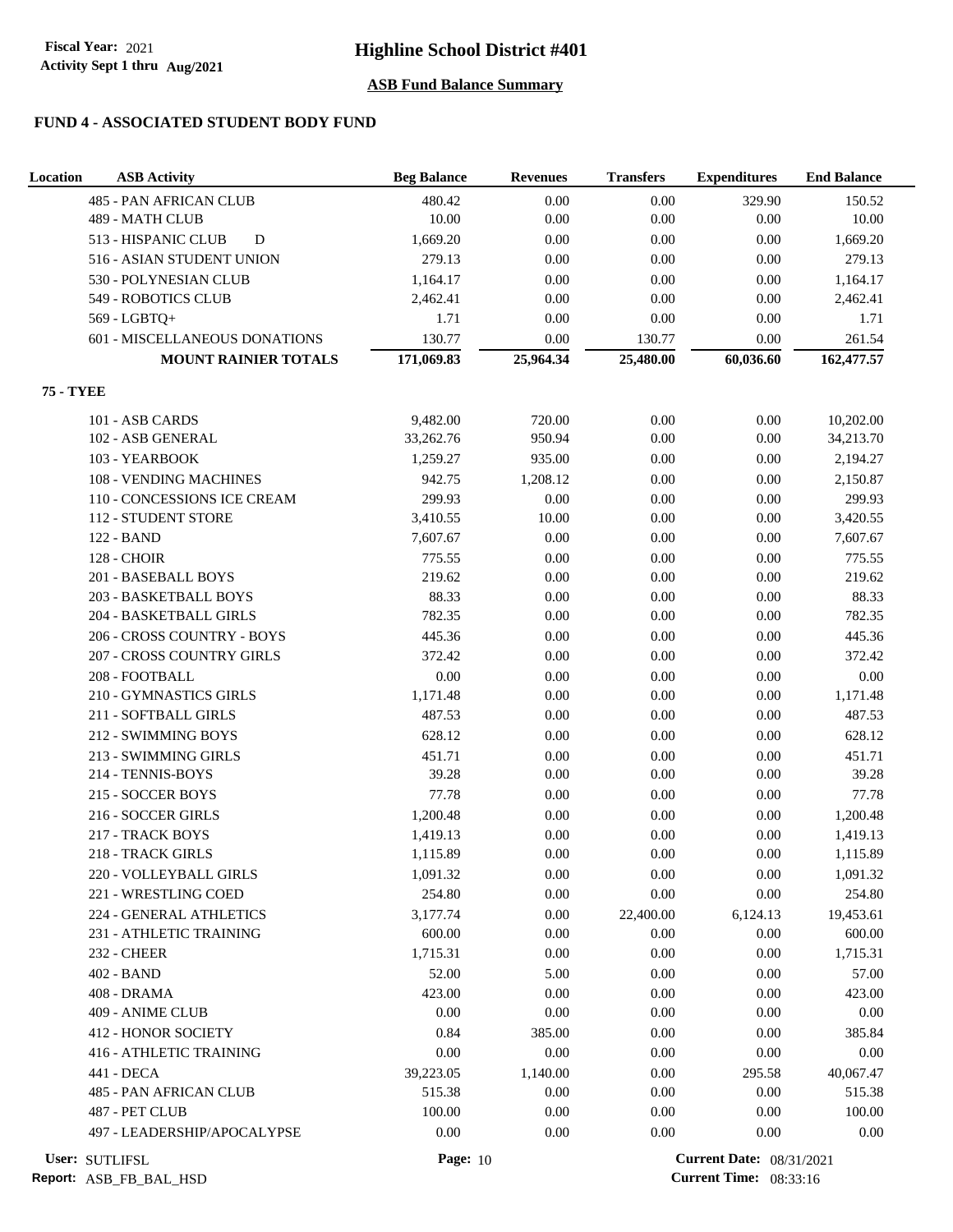### **FUND 4 - ASSOCIATED STUDENT BODY FUND**

| Location         | <b>ASB Activity</b>                      | <b>Beg Balance</b> | <b>Revenues</b> | <b>Transfers</b> | <b>Expenditures</b>                                              | <b>End Balance</b> |
|------------------|------------------------------------------|--------------------|-----------------|------------------|------------------------------------------------------------------|--------------------|
|                  | 504 - PACIFIC ISLANDERS                  | 726.90             | 0.00            | 0.00             | 0.00                                                             | 726.90             |
|                  | 512 - LATINO HERITAGE                    | 373.14             | 0.00            | 0.00             | 0.00                                                             | 373.14             |
|                  | 522 - THS EXPRESS                        | 0.00               | 0.00            | 0.00             | 0.00                                                             | 0.00               |
|                  | 523 - INTERACT CLUB                      | 449.96             | 0.00            | 0.00             | $0.00\,$                                                         | 449.96             |
|                  | 525 - ILC CLUB                           | 1,146.76           | 0.00            | 0.00             | 0.00                                                             | 1,146.76           |
|                  | 538 - AMERICAN SIGN LANG.CLUB            | 461.64             | 0.00            | 0.00             | 0.00                                                             | 461.64             |
|                  | 578 - SPIRIT CLUB                        | 565.16             | 0.00            | 0.00             | 0.00                                                             | 565.16             |
|                  | 601 - MISCELLANEOUS DONATIONS            | 0.00               | 0.00            | 0.00             | 0.00                                                             | 0.00               |
|                  | <b>605 - CHARITABLE DONATIONS</b>        | 18.30              | 0.00            | 0.00             | 0.00                                                             | 18.30              |
|                  | 618 - Class of '67 Food Donations        | 441.60             | 0.00            | 0.00             | 0.00                                                             | 441.60             |
|                  | <b>TYEE TOTALS</b>                       | 116,876.86         | 5,354.06        | 22,400.00        | 6,419.71                                                         | 138,211.21         |
|                  | 76 - AVIATION H.S.                       |                    |                 |                  |                                                                  |                    |
|                  | 101 - ASB CARDS                          | 0.00               | 120.00          | 0.00             | 0.00                                                             | 120.00             |
|                  | 102 - ASB GENERAL                        | 29,152.85          | 3,035.63        | 0.00             | 5,954.10                                                         | 26,234.38          |
|                  | 103 - YEARBOOK                           | 21,973.88          | 9,644.00        | 0.00             | 10,328.30                                                        | 21,289.58          |
|                  | 108 - VENDING MACHINES                   | 0.00               | 944.95          | 0.00             | 0.00                                                             | 944.95             |
|                  | <b>234 - DANCE</b>                       | $0.00\,$           | 0.00            | 0.00             | 0.00                                                             | 0.00               |
|                  | 301 - CLASS OF 2021                      | 3.515.48           | 1,800.00        | 0.00             | 322.78                                                           | 4,992.70           |
|                  | 302 - CLASS OF 2022                      | 4,626.13           | 0.00            | 0.00             | 0.00                                                             | 4,626.13           |
|                  | 303 - CLASS OF 2023                      | 1,237.43           | 0.00            | 0.00             | 0.00                                                             | 1,237.43           |
|                  | 324 - CLASS OF 2019                      | 0.00               | 0.00            | 0.00             | 0.00                                                             | 0.00               |
|                  | 325 - CLASS OF 2020                      | 7,400.00           | 0.00            | 0.00             | 0.00                                                             | 7,400.00           |
|                  | 407 - AIRLINE CAREER EXPERIENCE CLUB     | 1,187.52           | 0.00            | 0.00             | 253.22                                                           | 934.30             |
|                  | 410 - DEBATE                             | 8,313.31           | 3,223.00        | 0.00             | 521.00                                                           | 11,015.31          |
|                  | <b>412 - HONOR SOCIETY</b>               | 773.69             | 0.00            | 0.00             | 0.00                                                             | 773.69             |
|                  | <b>415 - WOMEN IN AVIATION</b>           | 142.02             | 210.00          | 0.00             | $0.00\,$                                                         | 352.02             |
|                  | <b>424 - AIAA AERONAUTICS</b>            | 2,846.29           | 132.00          | 0.00             | 304.68                                                           | 2,673.61           |
|                  | 437 - SCIENCE                            | 4,995.79           | 1,050.00        | 0.00             | 834.22                                                           | 5,211.57           |
|                  | 438 - JOURNALISM                         | 0.00               | 0.00            | 0.00             | 0.00                                                             | 0.00               |
|                  | 454 - KEY CLUB                           | 3,532.18           | $-625.00$       | 0.00             | 140.00                                                           | 2,767.18           |
|                  | <b>485 - PAN AFRICAN CLUB</b>            | 270.00             | 0.00            | 0.00             | 0.00                                                             | 270.00             |
|                  | 514 - ENVIRONMENTAL CLUB                 | 59.73              | 0.00            | 0.00             | 0.00                                                             | 59.73              |
|                  | 523 - INTERACT CLUB                      | 213.41             | 0.00            | 0.00             | 0.00                                                             | 213.41             |
|                  | 549 - ROBOTICS CLUB                      | 5,043.63           | 450.00          | 0.00             | 0.00                                                             | 5,493.63           |
|                  | 584 - DANCE CLUB                         | 200.00             | 0.00            | 0.00             | $0.00\,$                                                         | 200.00             |
|                  | 601 - MISCELLANEOUS DONATIONS            | 0.00               | 0.00            | 0.00             | 0.00                                                             | 0.00               |
|                  | 605 - CHARITABLE DONATIONS               | 0.00               | 0.00            | 0.00             | 0.00                                                             | 0.00               |
|                  | <b>AVIATION H.S. TOTALS</b>              | 95,483.34          | 19,984.58       | $0.00\,$         | 18,658.30                                                        | 96,809.62          |
|                  | 77 - NEW START                           |                    |                 |                  |                                                                  |                    |
|                  | 102 - ASB GENERAL                        | 524.87             | 10.58           | 0.00             | 0.00                                                             | 535.45             |
|                  | 108 - VENDING MACHINES                   | 155.75             | 34.40           | 0.00             | 0.00                                                             | 190.15             |
|                  | 454 - KEY CLUB                           | 749.00             | 0.00            | 0.00             | 0.00                                                             | 749.00             |
|                  | <b>NEW START TOTALS</b>                  | 1,429.62           | 44.98           | 0.00             | 0.00                                                             | 1,474.60           |
| <b>81 - ERAC</b> |                                          |                    |                 |                  |                                                                  |                    |
|                  | 102 - ASB GENERAL                        | 0.00               | $0.00\,$        | 0.00             | 0.00                                                             | 0.00               |
|                  | User: SUTLIFSL<br>Report: ASB_FB_BAL_HSD | <b>Page: 11</b>    |                 |                  | <b>Current Date: 08/31/2021</b><br><b>Current Time:</b> 08:33:16 |                    |